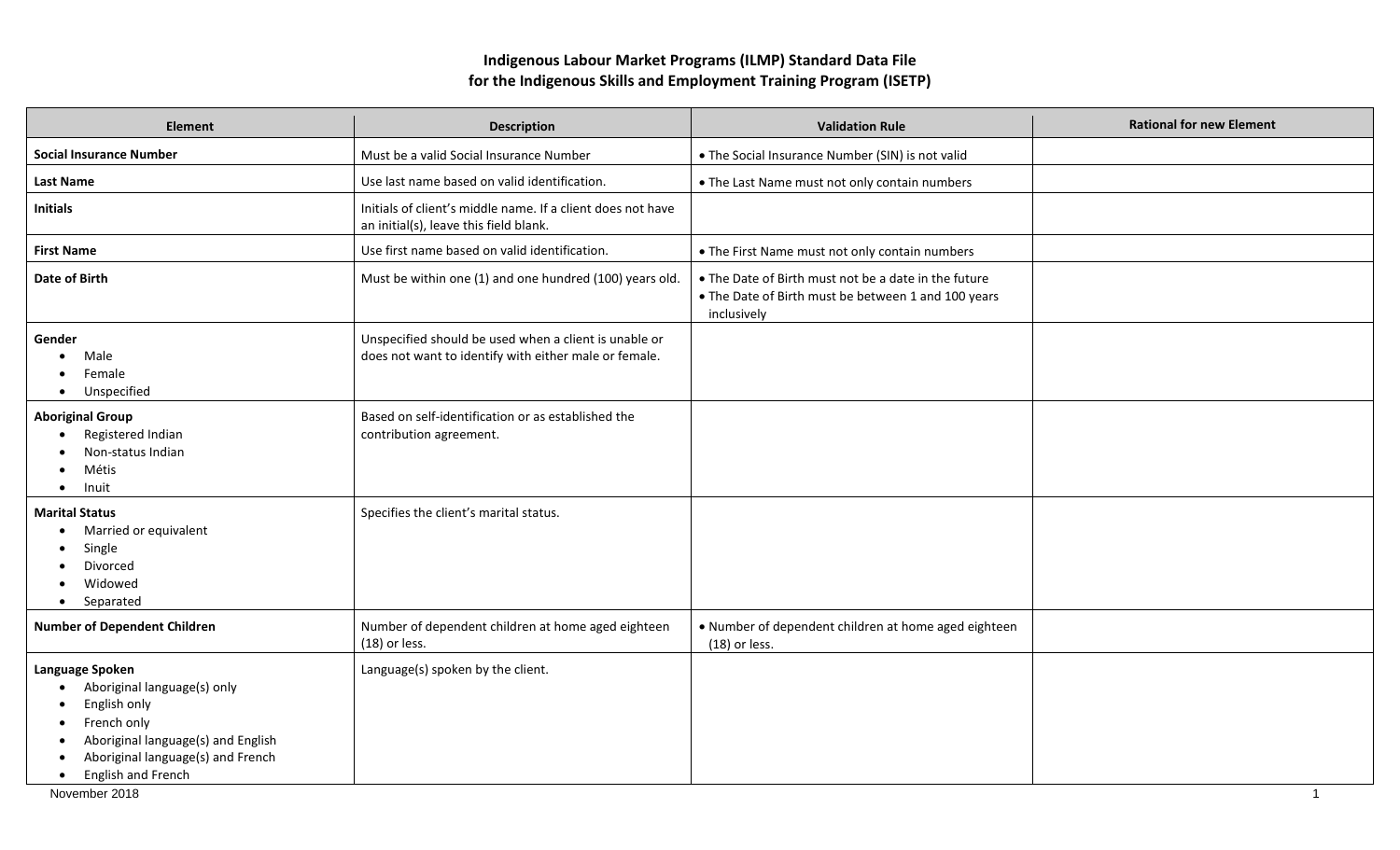| <b>Element</b>                                                                                                                                                                                                                                                                                         | <b>Description</b>                                                                                                                                                                                                                                                                                                                                                                                   | <b>Validation Rule</b> | <b>Rational for new Element</b> |
|--------------------------------------------------------------------------------------------------------------------------------------------------------------------------------------------------------------------------------------------------------------------------------------------------------|------------------------------------------------------------------------------------------------------------------------------------------------------------------------------------------------------------------------------------------------------------------------------------------------------------------------------------------------------------------------------------------------------|------------------------|---------------------------------|
| Aboriginal language(s), English and French<br>$\bullet$<br>None of the above<br>$\bullet$                                                                                                                                                                                                              |                                                                                                                                                                                                                                                                                                                                                                                                      |                        |                                 |
| <b>Disability</b><br>No<br>$\bullet$<br>Yes<br>$\bullet$                                                                                                                                                                                                                                               | Based on self-identification.                                                                                                                                                                                                                                                                                                                                                                        |                        |                                 |
| <b>Postal Address - Street</b>                                                                                                                                                                                                                                                                         | Specifies a unique location on a street, roadway, or<br>artery within a municipality, based on identification<br>information provided by municipal and/or officially<br>recognized authorities. May also be a postal office box<br>(i.e. PO Box or postal box).<br>If the client does not have an address, "No Address"<br>must be used instead. Please do not input your<br>organization's address. |                        |                                 |
| <b>Postal Address - City</b>                                                                                                                                                                                                                                                                           | An area commonly recognized as constituting a town,<br>village, city, an official municipality, or a local area that is<br>generally deemed locally to have the status of an official<br>municipality or reserve.<br>If the client does not have a city, the city of the<br>organization may be used.                                                                                                |                        |                                 |
| <b>Postal Address - Province</b><br>Newfoundland / Labrador<br>Nova Scotia<br>New Brunswick<br>Prince Edward Island<br>Quebec<br>Ontario<br>Manitoba<br>Saskatchewan<br>Alberta<br>British Columbia<br>Northwest Territories<br>Yukon<br>Nunavut<br><b>United States</b><br>Other country<br>$\bullet$ | The province or country of residence at the time of<br>opening of an Action Plan.<br>If client does not have an address, use organization's<br>province.                                                                                                                                                                                                                                             |                        |                                 |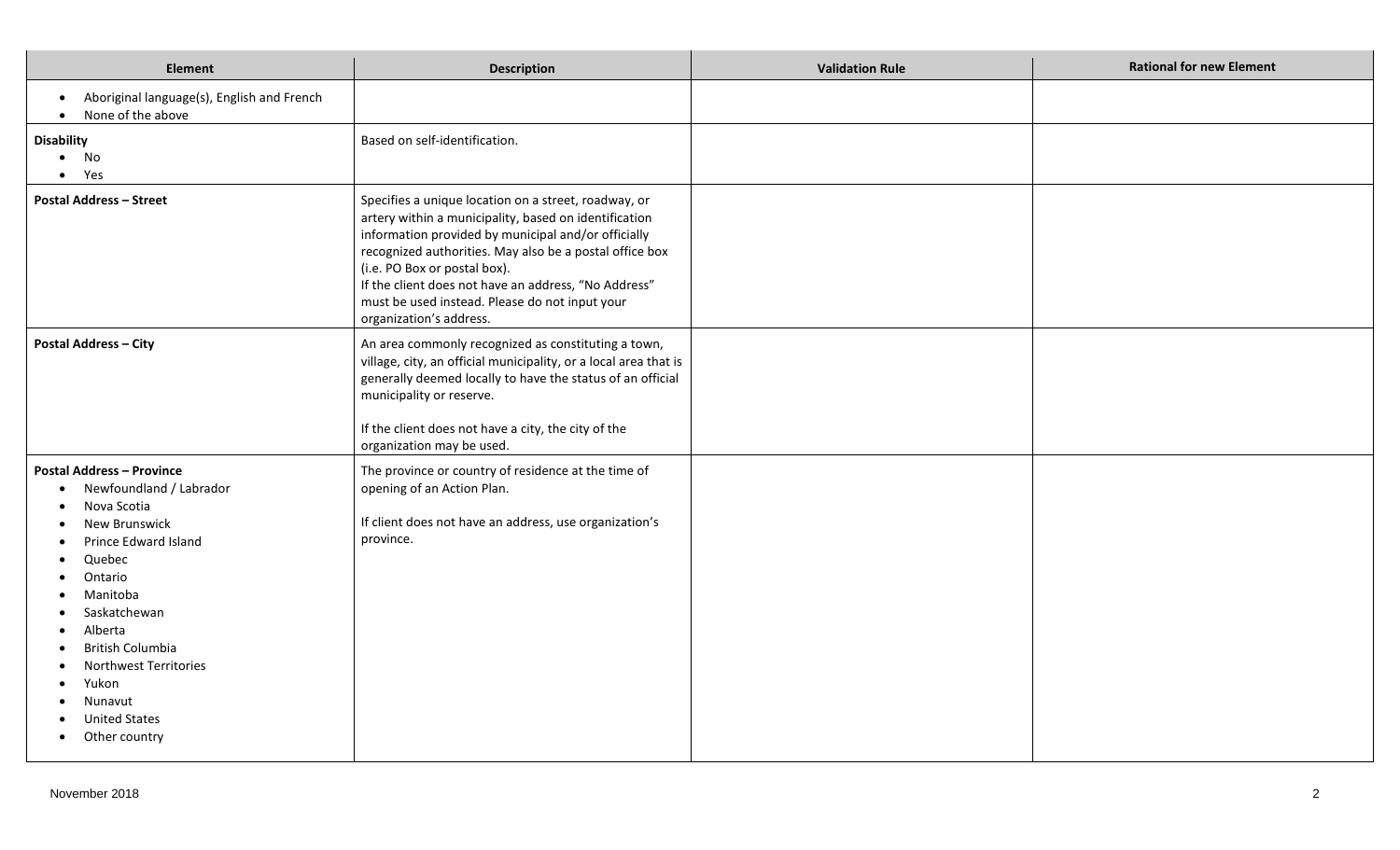| <b>Element</b>                                                                                                                                                                                                                                                                                                                                                                                                         | <b>Description</b>                                                                                                                                                                                                                                                                                                                                                                                                                                                                                                                                                                            | <b>Validation Rule</b>                                                                                                                  | <b>Rational for new Element</b>                                                                                                                              |
|------------------------------------------------------------------------------------------------------------------------------------------------------------------------------------------------------------------------------------------------------------------------------------------------------------------------------------------------------------------------------------------------------------------------|-----------------------------------------------------------------------------------------------------------------------------------------------------------------------------------------------------------------------------------------------------------------------------------------------------------------------------------------------------------------------------------------------------------------------------------------------------------------------------------------------------------------------------------------------------------------------------------------------|-----------------------------------------------------------------------------------------------------------------------------------------|--------------------------------------------------------------------------------------------------------------------------------------------------------------|
| <b>Postal Code</b>                                                                                                                                                                                                                                                                                                                                                                                                     | Specifies the client's postal code (may be outside<br>Canada). A code used by various postal authorities in the<br>world (zip code in the USA) to identify a relatively small<br>(10-1,000 people) delivery location.<br>Where the client is homeless (i.e. client has no address                                                                                                                                                                                                                                                                                                             | • The first letter of the Postal Code does not match the<br>Province selected                                                           |                                                                                                                                                              |
|                                                                                                                                                                                                                                                                                                                                                                                                                        | and postal code), "No Postal Code" must be used.                                                                                                                                                                                                                                                                                                                                                                                                                                                                                                                                              |                                                                                                                                         |                                                                                                                                                              |
| <b>Agreement Number</b>                                                                                                                                                                                                                                                                                                                                                                                                | Must be a valid CRF or El agreement number.                                                                                                                                                                                                                                                                                                                                                                                                                                                                                                                                                   | • The "Agreement Number" is not valid                                                                                                   |                                                                                                                                                              |
| <b>Client Status at Intake</b><br>Employed<br>Unemployed                                                                                                                                                                                                                                                                                                                                                               |                                                                                                                                                                                                                                                                                                                                                                                                                                                                                                                                                                                               |                                                                                                                                         | Previously the definition of an eligible client was a person<br>who was unemployed and not in full time school.                                              |
| Student                                                                                                                                                                                                                                                                                                                                                                                                                |                                                                                                                                                                                                                                                                                                                                                                                                                                                                                                                                                                                               |                                                                                                                                         | Changes to client eligibility in ISETS and with EI Part II<br>funds, expands that definition to include clients who are<br>in full time school and employed. |
|                                                                                                                                                                                                                                                                                                                                                                                                                        |                                                                                                                                                                                                                                                                                                                                                                                                                                                                                                                                                                                               |                                                                                                                                         | Reporting on the types of clients being served will be<br>necessary to understand how the program impacts the<br>variety of participants.                    |
| <b>Employed Client Details at Intake - National</b><br><b>Occupational Code (NOC)</b>                                                                                                                                                                                                                                                                                                                                  |                                                                                                                                                                                                                                                                                                                                                                                                                                                                                                                                                                                               | • When the Client Status at the intake is "employed", the<br>National Occupation Code of the current employment<br>needs to be provided | ISETS aims to close the skills gap between Indigenous and<br>non-Indigenous populations. Upskilling to higher level<br>jobs can be analysed with the NOC.    |
| <b>Employed Client Details at Intake - Status</b><br><b>Full-time</b><br>Part-time                                                                                                                                                                                                                                                                                                                                     |                                                                                                                                                                                                                                                                                                                                                                                                                                                                                                                                                                                               | • When the Client Status at the intake is "employed", the<br>status of the current employment needs to be<br>provided.                  |                                                                                                                                                              |
| <b>Education Level</b><br>No formal education<br>Up to Grade 7-8 (Secondaire I-II)<br>Grade 9-10 (Secondaire. III)<br>Grade 11-12 (Secondaire IV-V)<br>Secondary School Diploma or GED<br>Some post-secondary training<br>Apprenticeship or trades certificate or<br>diploma<br>College, CEGEP, or other non-university<br>certificate or diploma<br>University certificate or diploma<br>University - Bachelor Degree | Highest level of education attained at the time of<br>creation of Action Plan.<br>• No formal education: did not attend school<br>. Up to Grade 7-8: includes primary level grades 1-6,<br>7 and 8 (Grade $8 = Sec 1$ )<br>• Grades 9-10 (Sec II and III)<br>• Grade 11-12 ([Sec IV and V] credits, but not enough to<br>graduate).<br>· High school (Sec V) diploma or equivalent (includes<br>those recognized by the Ministère d'éducation du<br>Québec (MEQ) and First Nation secondary school<br>diploma (as these are often recognized by CEGEPS for<br>enrolment, but not by the MEQ). |                                                                                                                                         |                                                                                                                                                              |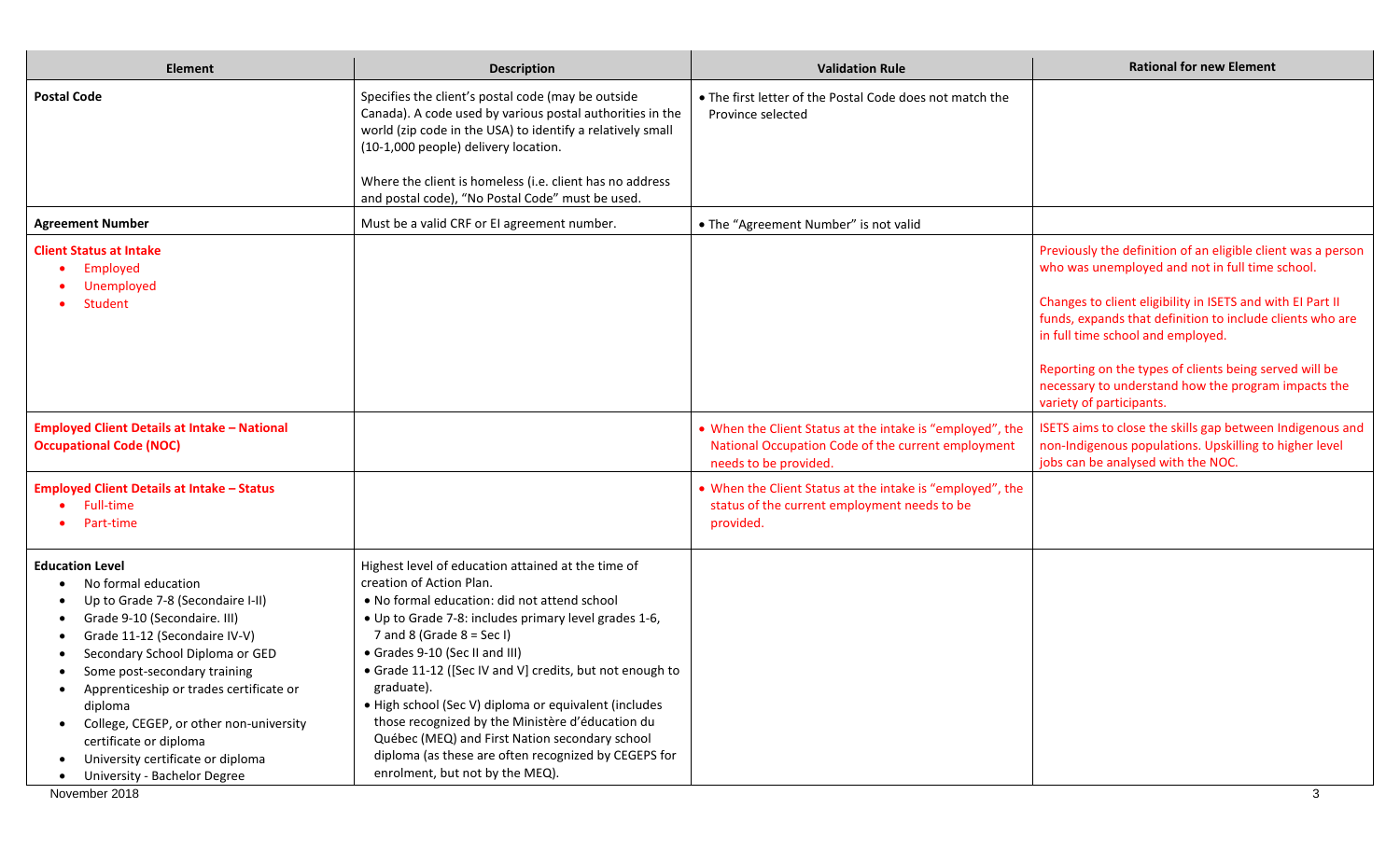| <b>Element</b>                                                                                                                                                                                                                                   | <b>Description</b>                                                                                                                                                                                                                                                                                                                                                                                                                                                                                                                                                                                                                                                                                                                                                                                                                                                                                                                                                                                                                                                  | <b>Validation Rule</b>                                                             | <b>Rational for new Element</b> |
|--------------------------------------------------------------------------------------------------------------------------------------------------------------------------------------------------------------------------------------------------|---------------------------------------------------------------------------------------------------------------------------------------------------------------------------------------------------------------------------------------------------------------------------------------------------------------------------------------------------------------------------------------------------------------------------------------------------------------------------------------------------------------------------------------------------------------------------------------------------------------------------------------------------------------------------------------------------------------------------------------------------------------------------------------------------------------------------------------------------------------------------------------------------------------------------------------------------------------------------------------------------------------------------------------------------------------------|------------------------------------------------------------------------------------|---------------------------------|
| University - Master's Degree<br>University - Doctorate                                                                                                                                                                                           | • Some post-secondary training: client attended post-<br>secondary training but did not complete a program.<br>• Apprenticeship and journeyman cards (trades<br>certificate) or vocational training diploma (DEP-<br>diplômes d'études professionnelles) work related<br>safety cards and other trade certifications.<br>· College, CEGEP (includes: 2 year diplôme d'étude<br>collégiale (DEC) that are pre-university diploma<br>programs that may not be used to secure<br>employment); 3 year diplôme d'étude collégiale (DEC)<br>that are technical training certificates that can secure<br>employment in secretarial, web design, accounting,<br>etc); AEC attestation d'études collégiale (similar to a<br>DEC, but more technical with a duration of 6 months<br>to one year or a specific number of training hours for<br>each program) or other non-university certificate or<br>diploma<br>· University certificate or diploma below bachelor level<br>(includes credited and non-credited geared to<br>support/compliment/validate current employment) |                                                                                    |                                 |
| <b>Social Assistance Recipient</b><br>No<br>Yes                                                                                                                                                                                                  | Is the client a Social Assistance Recipient at the time of<br>the creation of the Action Plan?                                                                                                                                                                                                                                                                                                                                                                                                                                                                                                                                                                                                                                                                                                                                                                                                                                                                                                                                                                      |                                                                                    |                                 |
| <b>Employment Insurance Claimant</b><br>Employment insurance claimant<br>Reach-back client/former claimant<br>Non-insured client                                                                                                                 | Type of Employment Insurance Claimant when starting<br>the Action Plan.                                                                                                                                                                                                                                                                                                                                                                                                                                                                                                                                                                                                                                                                                                                                                                                                                                                                                                                                                                                             |                                                                                    |                                 |
| Barriers to employment - choose all that apply<br>None<br>Lack of labour force attachment<br>Lack of work experience<br>Lack of transportation<br>Remoteness<br>Language<br>Education<br>Economic<br>Dependent care<br>Lack of marketable skills | A barrier to employment can be lack of work experience<br>or transportation, physical or mental health issues, no<br>access to care for children or family member, etc.<br>• None: Client does not have barrier to employment.<br>• Lack of labour force attachment: a client who has<br>been out of the job market for more than 3 years.<br>• Lack of work experience: Client has little or no work<br>experience<br>• Lack of transportation: Client who does not have<br>access to any type of transportation to get to their<br>place of employment or to a counsellor.                                                                                                                                                                                                                                                                                                                                                                                                                                                                                        | . If "Barriers to Employment" is "None" then no other<br>barriers must be selected |                                 |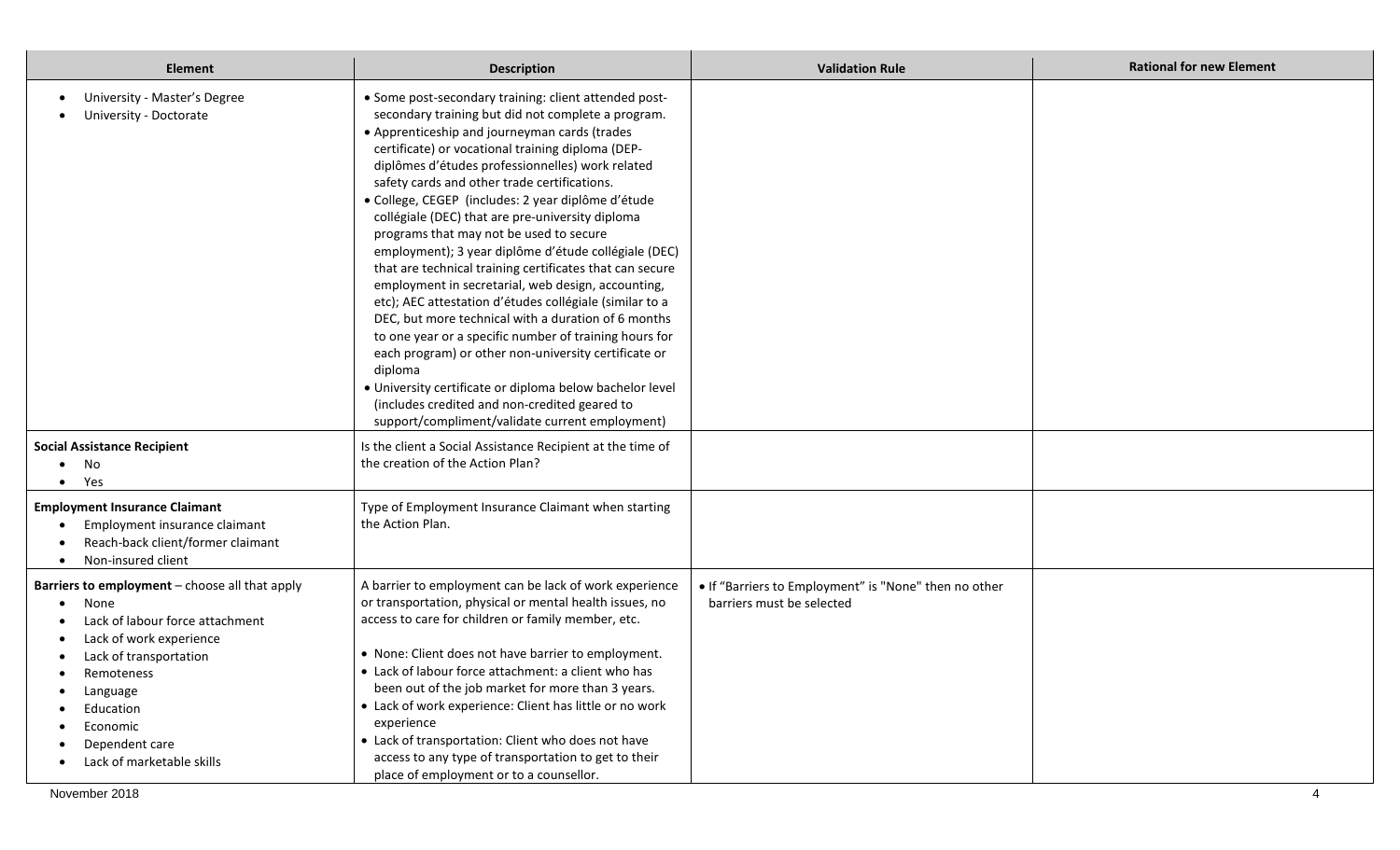| <b>Element</b>                                                                              | <b>Description</b>                                                                                                                                                                                                                                                                                                                                                                                                                                                                                                                                                                                                                                                                                                                                                                                                                                                                                              | <b>Validation Rule</b>                                                                                                                                                                                                                                                                                   | <b>Rational for new Element</b>                                                                                                                                              |
|---------------------------------------------------------------------------------------------|-----------------------------------------------------------------------------------------------------------------------------------------------------------------------------------------------------------------------------------------------------------------------------------------------------------------------------------------------------------------------------------------------------------------------------------------------------------------------------------------------------------------------------------------------------------------------------------------------------------------------------------------------------------------------------------------------------------------------------------------------------------------------------------------------------------------------------------------------------------------------------------------------------------------|----------------------------------------------------------------------------------------------------------------------------------------------------------------------------------------------------------------------------------------------------------------------------------------------------------|------------------------------------------------------------------------------------------------------------------------------------------------------------------------------|
| Physical or mental health<br>Other barrier not listed above                                 | • Remoteness: Client lives in a remote area that has<br>little or no access to job opportunities or no suitable<br>jobs locally.<br>• Language: Client lacks fluency in the language<br>required for the local job market.<br>• Education: Client who has insufficient education (i.e.<br>less than high school).<br>• Economic: Client does not have financial resources to<br>purchase required equipment (boots, uniforms); costs<br>for relocation, etc., needed to obtain employment.<br>• Dependent care: Client does not have access to care<br>for children or family member.<br>• Lack of marketable skills: As a result of a shift in labour<br>market demand, the client does not have the required<br>marketable skills (i.e. IT innovation).<br>• Client has a physical or mental health barrier<br>• Other barrier not listed above: Client who identifies a<br>barrier not provided in the list. |                                                                                                                                                                                                                                                                                                          |                                                                                                                                                                              |
| <b>Action Plan Start Date</b>                                                               | Start date of Action Plan.<br>A client shall not have more than one active Action Plan<br>at a time. In order to have a new Action Plan, an Action<br>Plan Result Date of the previous Action Plan must be<br>provided.<br>Please do not change the Action Plan Start Date on a<br>client Action Plan after an upload has been completed at<br>the Data Gateway. HRSDC uses the client SIN, Action<br>Plan Start Date, and Agreement Number to validate<br>program results. By changing the Action Plan Start Date,<br>the client file will be rejected.                                                                                                                                                                                                                                                                                                                                                        | • The "Action Plan Start Date" must not be a date in the<br>future<br>. The "Action Plan Start Date" must not be before year<br>2000<br>. The "Action Plan Start Date" must be before the<br>"Action Plan Result Date"<br>. The "Action Plan Start Date" must be before the<br>"Intervention Start Date" |                                                                                                                                                                              |
| <b>Action Plan Result Date</b>                                                              | End date of Action Plan. Date when the final outcome of<br>the Action Plan was reached. Current Action Plan Result<br>Date must have a value in order to start another Action<br>Plan.                                                                                                                                                                                                                                                                                                                                                                                                                                                                                                                                                                                                                                                                                                                          | • The "Action Plan Result Date" must not be a date in the<br>future<br>• The "Action Plan Result Date" must not be before the<br>"Action Plan Start Date"<br>. An "Action Plan Result Date" is required when the<br>"Action Plan Result Code" is provided                                                |                                                                                                                                                                              |
| <b>Action Plan Result</b><br>Unemployed but available for work<br>Employed<br>November 2018 | Final result of the Action Plan. The result is the final<br>outcome of the Action Plan.<br>• Employed                                                                                                                                                                                                                                                                                                                                                                                                                                                                                                                                                                                                                                                                                                                                                                                                           |                                                                                                                                                                                                                                                                                                          | Expanded Action Plan Results speaks to successful<br>interventions that result in youth staying in school or<br>others may successfully complete their training but not<br>5 |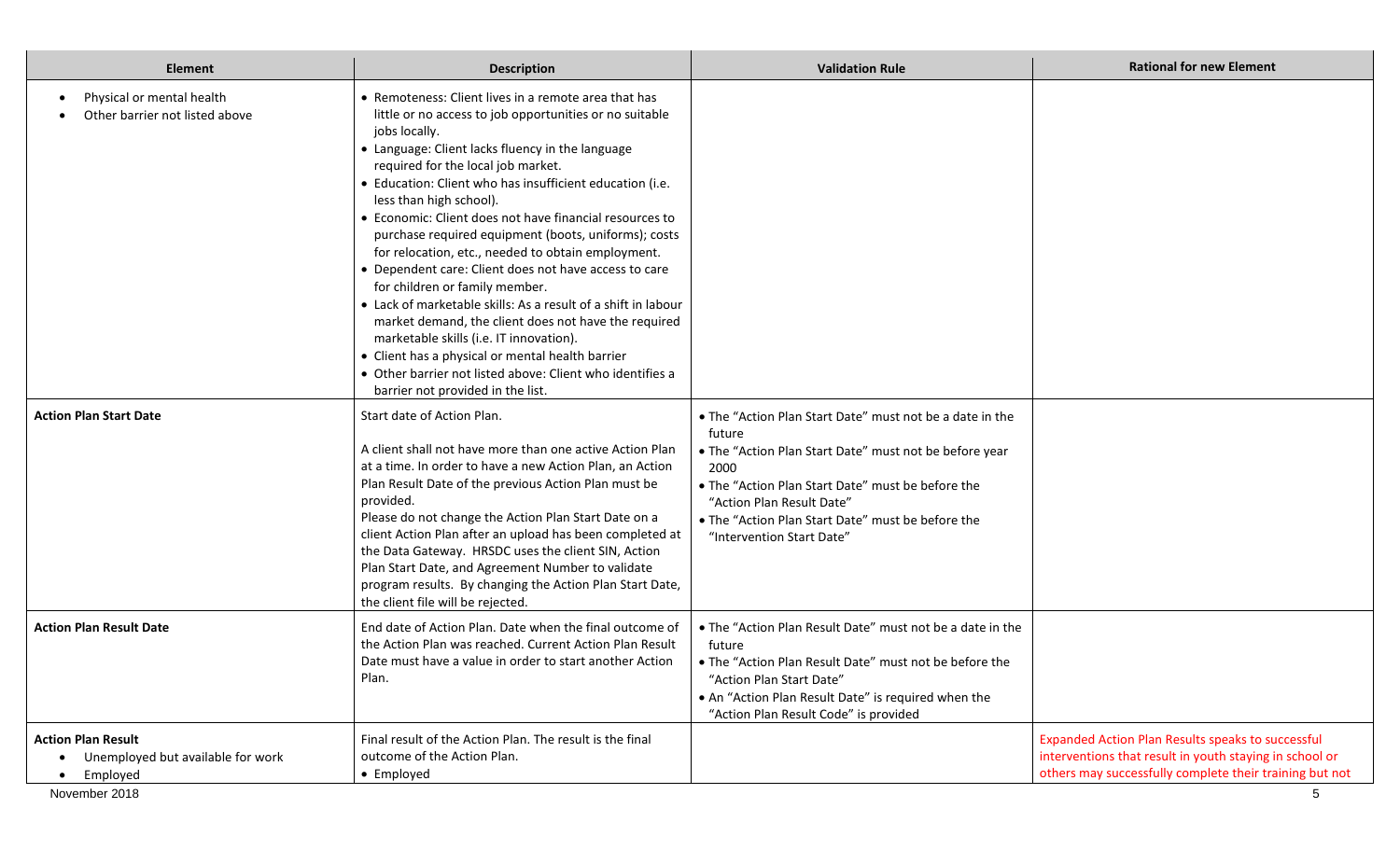| <b>Element</b>                                                                                                                                                                                                                                                                                                                                                                                                                                                                                                    | <b>Description</b>                                                                                                                                                                                                                                                                                                                                                                                                                                                                                                                      | <b>Validation Rule</b>                                                                                                                          | <b>Rational for new Element</b>                                                                                                                                                                                                 |
|-------------------------------------------------------------------------------------------------------------------------------------------------------------------------------------------------------------------------------------------------------------------------------------------------------------------------------------------------------------------------------------------------------------------------------------------------------------------------------------------------------------------|-----------------------------------------------------------------------------------------------------------------------------------------------------------------------------------------------------------------------------------------------------------------------------------------------------------------------------------------------------------------------------------------------------------------------------------------------------------------------------------------------------------------------------------------|-------------------------------------------------------------------------------------------------------------------------------------------------|---------------------------------------------------------------------------------------------------------------------------------------------------------------------------------------------------------------------------------|
| Self-Employed<br>Returned to School<br>Unspecified - client could not be reached<br>No longer in labour force<br><b>Stay in School</b><br><b>Ready for Work</b>                                                                                                                                                                                                                                                                                                                                                   | • Returned to School<br>• Unspecified - unable to reach client: Client cannot be<br>reached by telephone or by other means.<br>• No longer in labour force: Client may be deceased,<br>incarcerated, no longer actively searching for work.<br>• Stay in School: Client was already at school and stayed<br>at school after completing the action plan.<br>• Ready for Work: Client has completed all of the<br>interventions and he/she ready to go on the labour<br>market, but did not found a job at the end of the<br>action plan. |                                                                                                                                                 | find work. Skills gained are still a success.                                                                                                                                                                                   |
| <b>Details on the Employed Result - National Occupation</b><br>Code (NOC)                                                                                                                                                                                                                                                                                                                                                                                                                                         |                                                                                                                                                                                                                                                                                                                                                                                                                                                                                                                                         | • When a client finds a job at the end of the action plan,<br>the National Occupation Code of the employment<br>needs to be provided.           | Knowing this closes a gap in understanding what sorts of<br>jobs people find.                                                                                                                                                   |
| <b>Details on the Return to School Result</b><br><b>Secondary School</b><br>College<br>Other non-university<br><b>University</b>                                                                                                                                                                                                                                                                                                                                                                                  |                                                                                                                                                                                                                                                                                                                                                                                                                                                                                                                                         | • When a client returns to school at the end of the<br>action plan, the type of school that the client is going<br>back to needs to be provided | Knowing this closes a gap in understanding what type of<br>school participant move on to. Key to this is that the<br>client goes for further studies without the financial<br>support of the ISETS.                             |
| <b>Highest Level of Education on Exit</b><br>No formal education<br>Up to Grade 7-8 (Secondaire I-II)<br>Grade 9-10 (Secondaire. III)<br>Grade 11-12 (Secondaire IV-V)<br>Secondary School Diploma or GED<br>Some post-secondary training<br>Apprenticeship or trades certificate or<br>diploma<br>College, CEGEP, or other non-university<br>certificate or diploma<br>University certificate or diploma<br><b>University - Bachelor Degree</b><br><b>University - Master's Degree</b><br>University - Doctorate | Provide the highest level of education of the client after<br>completing the action plan.                                                                                                                                                                                                                                                                                                                                                                                                                                               |                                                                                                                                                 | Success for ISETS extends beyond the client finding a job<br>or returning to school. Up grading of education levels will<br>be supported in ISETS and changes in education<br>credentials is also seen as a measure of success. |
| <b>Intervention Code</b><br>1. Career Research and Exploration<br><b>Diagnostic Assessment</b><br>2.<br>3. Employment Counselling                                                                                                                                                                                                                                                                                                                                                                                 | See Attached<br>20. Pre-Career Development                                                                                                                                                                                                                                                                                                                                                                                                                                                                                              |                                                                                                                                                 | A 20 <sup>th</sup> intervention expands the range of services and<br>supports that give credit to the agreement holder that<br>have been missing from the reporting in the past.                                                |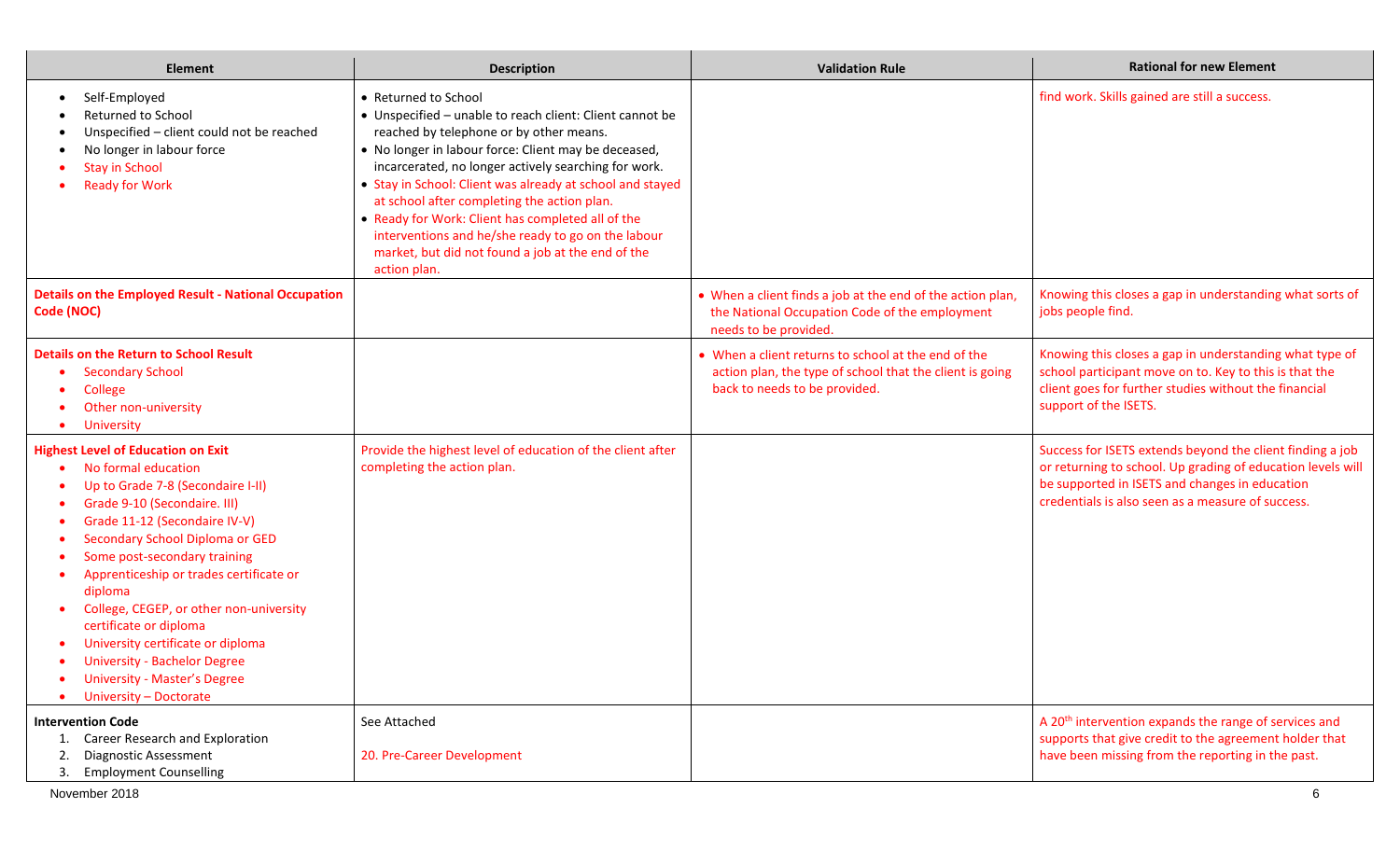| <b>Element</b>                                                                                                                                                                                                                                                                                                                                                                                                                                                                                                                                                                                                                                                                                                                                  | <b>Description</b>                                                                                                                                                                                                                                                 | <b>Validation Rule</b>                                                                                                                                                                                                                    | <b>Rational for new Element</b>                                                                    |
|-------------------------------------------------------------------------------------------------------------------------------------------------------------------------------------------------------------------------------------------------------------------------------------------------------------------------------------------------------------------------------------------------------------------------------------------------------------------------------------------------------------------------------------------------------------------------------------------------------------------------------------------------------------------------------------------------------------------------------------------------|--------------------------------------------------------------------------------------------------------------------------------------------------------------------------------------------------------------------------------------------------------------------|-------------------------------------------------------------------------------------------------------------------------------------------------------------------------------------------------------------------------------------------|----------------------------------------------------------------------------------------------------|
| Skills Development - Essential Skills<br>4.<br>Skills Development - Academic Upgrading<br>5.<br>Work Experience - Job Creation Partnerships<br>6.<br>Work Experience - Wage Subsidy<br>7.<br>Work Experience - Student Employment<br>8.<br>Occupational Skills Training - Certificate<br>9.<br>10. Occupational Skills Training - Diploma<br>11. Occupational Skills Training - Degree<br>12. Occupational Skills Training - Apprenticeship<br>13. Occupational Skills Training - Vocational /<br><b>Industry Recognized</b><br>14. Self-employment<br>15. Job Search Preparation Strategies<br>16. Job Starts Supports<br>17. Employer Referral<br>18. Employment Retention Supports<br>19. Referral to Agencies<br>20. Pre-Career Development | Developmental activity or activities engaged by a client<br>that moves the client along towards being ready, willing<br>and able to work. Activities under this intervention<br>include, but are not limited to: language, life skills,<br>cultural awareness etc. |                                                                                                                                                                                                                                           |                                                                                                    |
| <b>Intervention Start Date</b>                                                                                                                                                                                                                                                                                                                                                                                                                                                                                                                                                                                                                                                                                                                  | Start date of the intervention. An Action Plan must have<br>at least one (1) intervention.                                                                                                                                                                         | . The "Intervention Start Date" must not be before year<br>2000<br>. The "Intervention Start Date" must not be before the<br>"Action Plan Start Date"<br>. The "Intervention Start Date" must not be after the<br>"Intervention End Date" |                                                                                                    |
| <b>Intervention End Date</b>                                                                                                                                                                                                                                                                                                                                                                                                                                                                                                                                                                                                                                                                                                                    | End date of the intervention. An Action Plan must have<br>at least one (1) Intervention. It may contain many<br>interventions.                                                                                                                                     | • The "Intervention End Date" must not be later than the<br>"Action Plan Result Date"                                                                                                                                                     |                                                                                                    |
| <b>Intervention Outcome</b><br>Completed<br>In progress<br>Incomplete<br>Failed to report<br>Cancelled<br>Rescheduled                                                                                                                                                                                                                                                                                                                                                                                                                                                                                                                                                                                                                           | Outcome of Intervention.                                                                                                                                                                                                                                           | . When the "Action Plan Result Date" is provided the<br>"Intervention Outcome" is required                                                                                                                                                |                                                                                                    |
| <b>Intervention Related National Occupation Code</b>                                                                                                                                                                                                                                                                                                                                                                                                                                                                                                                                                                                                                                                                                            | National Occupation Code related to training or work<br>experience based interventions.<br>Applicable to:                                                                                                                                                          | . When the "Intervention Code" is 6 to 13 the<br>"Intervention Related NOC" is required<br>. The "Intervention Related NOC" must be a valid NOC                                                                                           | The following intervention was removed from the list.<br>4 - Skills Development - Essential Skills |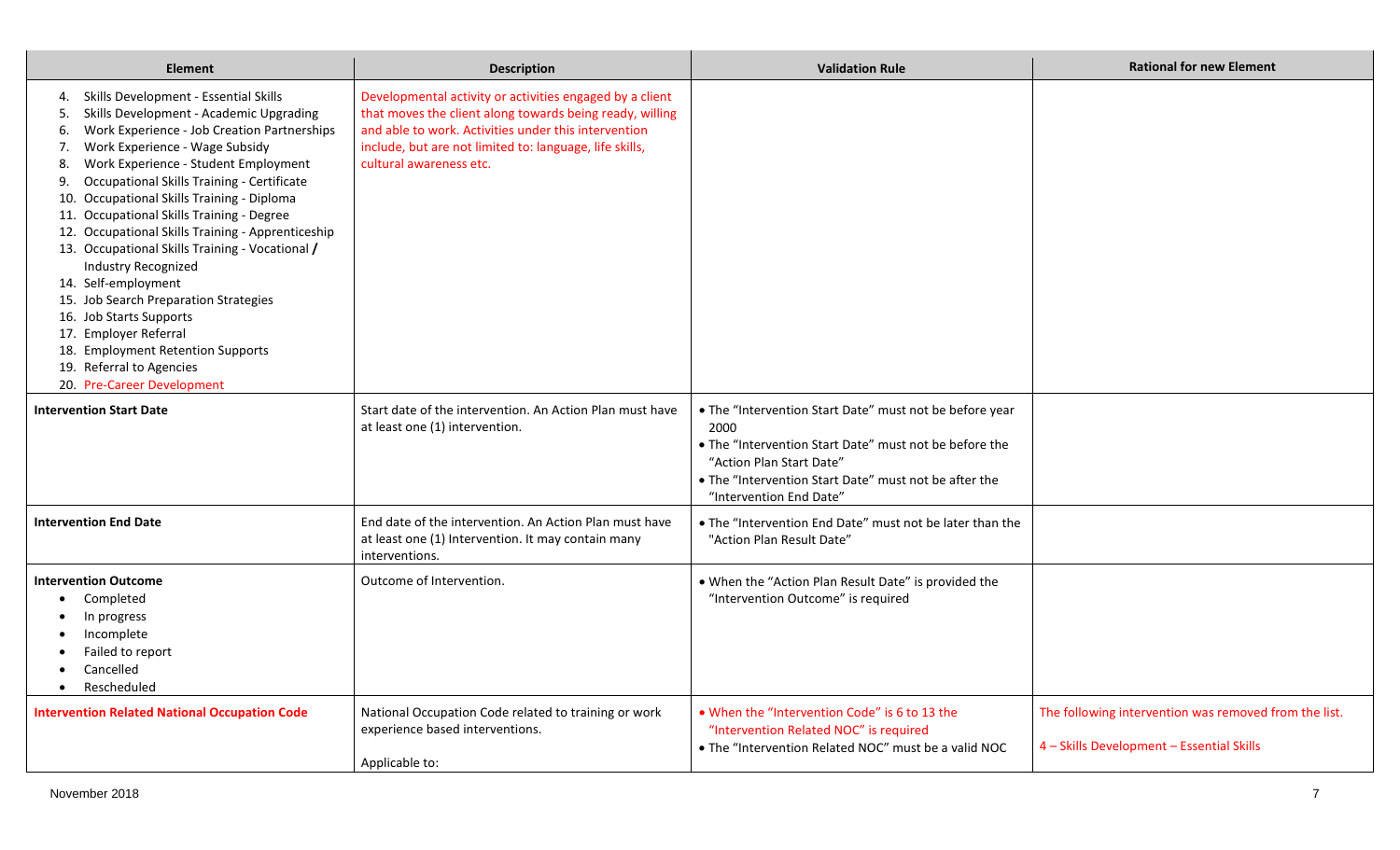| Element | <b>Description</b>                                                                                                                                                                                                                                                                                                                                                                       | <b>Validation Rule</b> | <b>Rational for new Element</b>                                                                                                                                                                  |
|---------|------------------------------------------------------------------------------------------------------------------------------------------------------------------------------------------------------------------------------------------------------------------------------------------------------------------------------------------------------------------------------------------|------------------------|--------------------------------------------------------------------------------------------------------------------------------------------------------------------------------------------------|
|         | 6 - Work Experience - Job Creation Partnerships<br>7 - Work Experience - Wage Subsidy<br>8 - Work Experience - Student Employment<br>9 - Occupational Skills Training - Certificate<br>10 - Occupational Skills Training - Diploma<br>11 - Occupational Skills Training - Degree<br>12 - Occupational Skills Training - Apprenticeship<br>13 - Occupational Skills Training - Vocational |                        | As mentioned at the National Data Workshop, the NOC<br>should not be required for the Essential skills<br>intervention. Most of these interventions are not related<br>to a specific occupation. |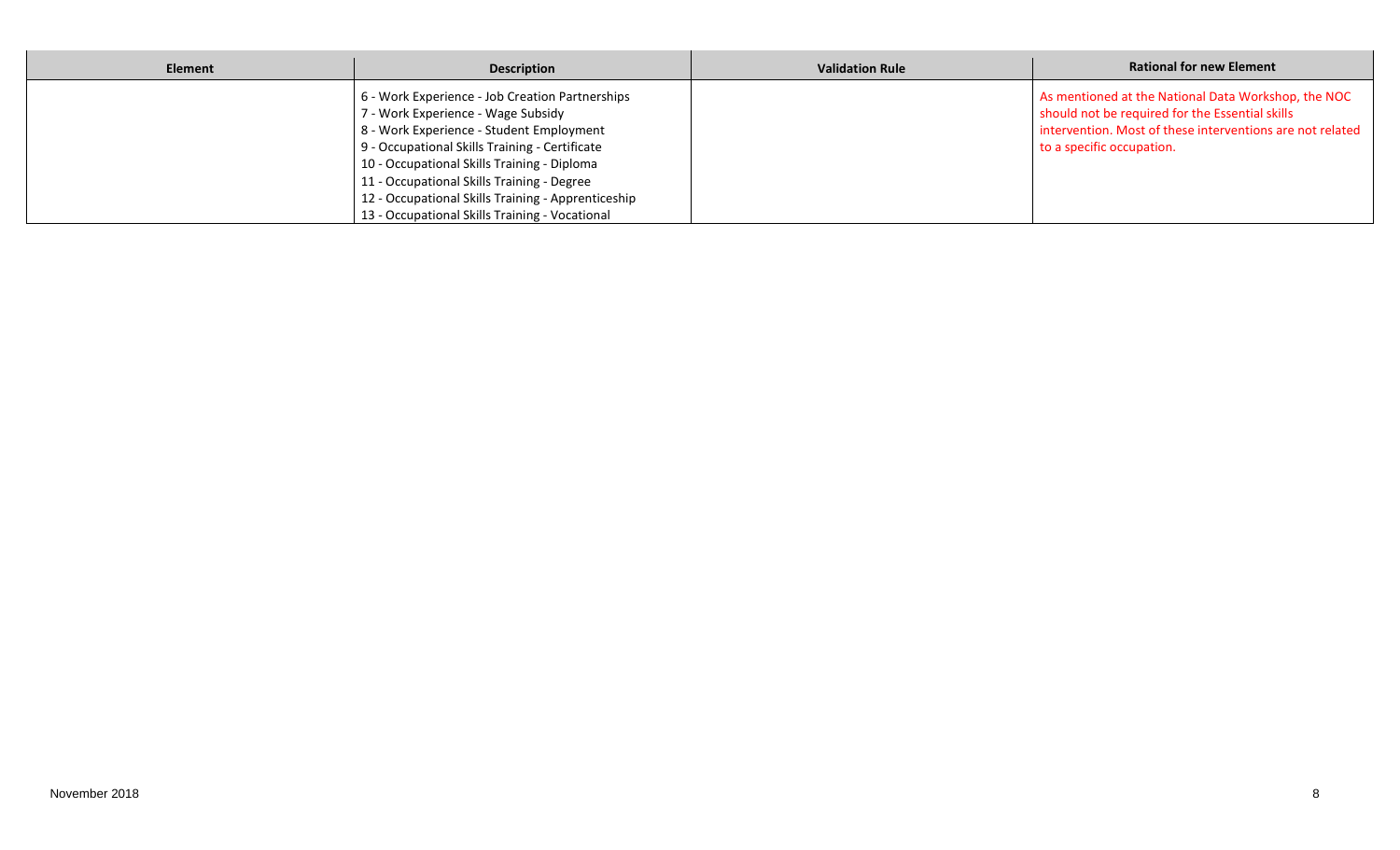## **Element to be Removed / Deactivated**

 $\blacksquare$ 

| <b>Element</b>                                                                                                                                                                                                                                                              | <b>Description</b>                                                                                                                                                                                                                                                                                                                                                                                                                                                                  | <b>Validation Rule</b>                                                                                                                                                                                                                        | <b>Rational to remove the element</b> |
|-----------------------------------------------------------------------------------------------------------------------------------------------------------------------------------------------------------------------------------------------------------------------------|-------------------------------------------------------------------------------------------------------------------------------------------------------------------------------------------------------------------------------------------------------------------------------------------------------------------------------------------------------------------------------------------------------------------------------------------------------------------------------------|-----------------------------------------------------------------------------------------------------------------------------------------------------------------------------------------------------------------------------------------------|---------------------------------------|
| <b>Telephone Number</b>                                                                                                                                                                                                                                                     | Specifies the client's telephone number. The telephone number<br>entered should be the telephone number that is most likely to<br>reach the client. For example: If a client has a cell phone number<br>and home number, but is can be easily reached at his/her cell<br>phone number then the cell phone number should be entered.<br>If the client does not have a telephone number, "No Telephone"<br>must be used. Please do not input your organization's telephone<br>number. |                                                                                                                                                                                                                                               |                                       |
| <b>Responsibility Centre</b>                                                                                                                                                                                                                                                | System derived (based on and not part of data exchange (i.e. not<br>uploaded).                                                                                                                                                                                                                                                                                                                                                                                                      |                                                                                                                                                                                                                                               |                                       |
| <b>Province of Education</b><br>Newfoundland / Labrador<br>Nova Scotia<br>New Brunswick<br>Prince Edward Island<br>Quebec<br>Ontario<br>Manitoba<br>Saskatchewan<br>Alberta<br>British Columbia<br>Northwest Territories<br>Yukon<br>Nunavut<br>Outside Canada<br>$\bullet$ | Province (or area outside Canada) in which highest level of<br>education was attained.                                                                                                                                                                                                                                                                                                                                                                                              |                                                                                                                                                                                                                                               |                                       |
| <b>Action Plan Childcare Need</b><br>No<br>Yes                                                                                                                                                                                                                              | Is childcare required for this Action Plan?                                                                                                                                                                                                                                                                                                                                                                                                                                         | . When the "Action Plan Childcare Need" is<br>"No" the "Action Plan Child Care Funded"<br>must be "Not Applicable"<br>. When the "Action Plan Childcare Need" is<br>"Yes" the "Action Plan Child Care Funded"<br>must not be "Not Applicable" |                                       |

—

-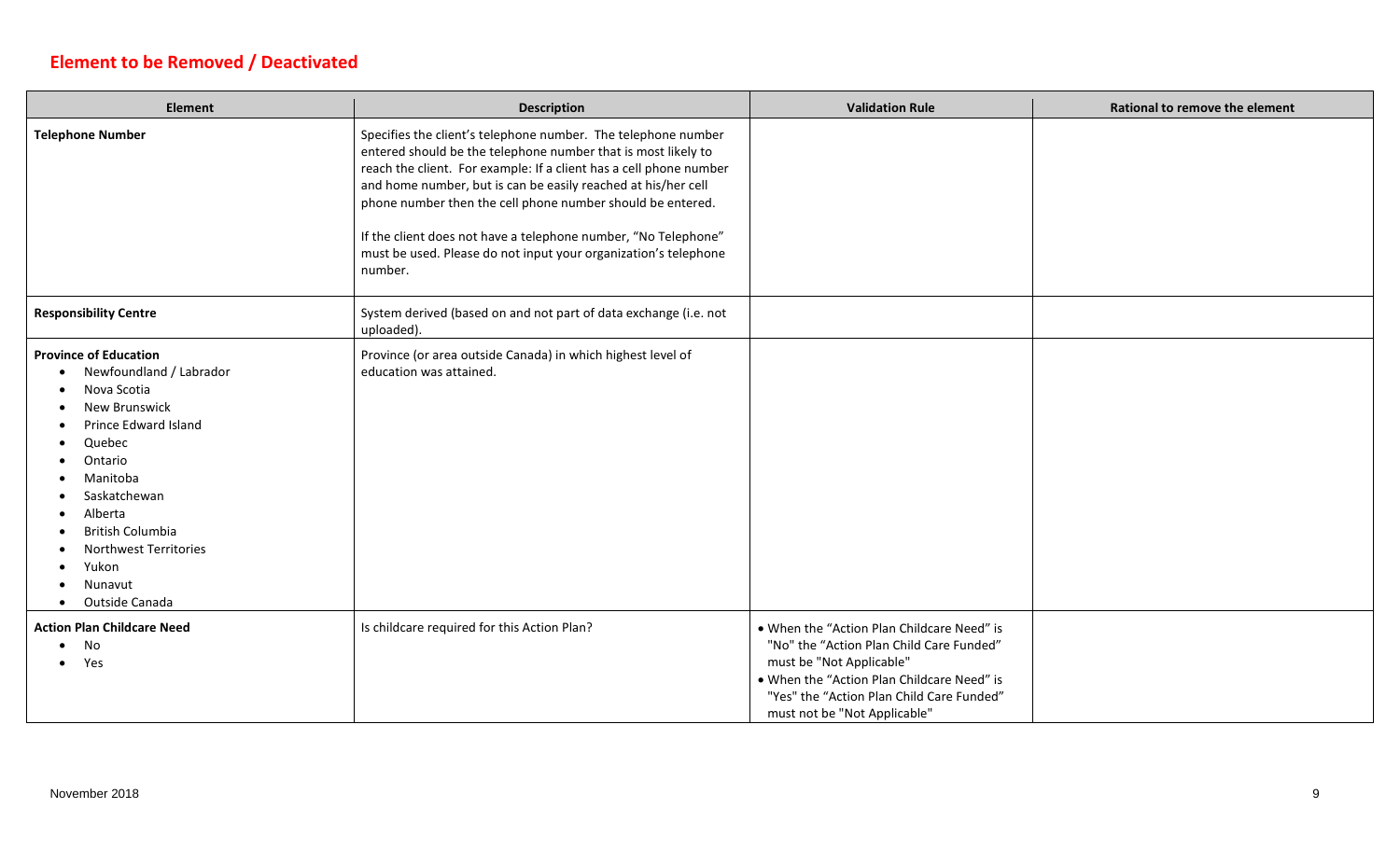| <b>Action Plan Childcare Funding</b><br>Not applicable<br><b>FNICCI</b><br>EI/CRF<br>Provincial funding or subsidy<br>No funding received<br>Daycare space not available<br>Assisted by family/self-funded | Type of financial support allocated to childcare.<br>• Not applicable: answered no to Action Plan Childcare Need<br>• No funding received: Client is eligible but there is no funding<br>available.<br>• Assisted by family/self-funded: denotes childcare that is being<br>provided by a family member or client has sought assistance<br>from another source not listed.                                                                                                                                                                                                                                                                                                                                                                                                                                                                                                                                                                                                                                                                                                                                                       | • When the "Action Plan Childcare Need" is<br>"No" the "Action Plan Child Care Funded"<br>must be "Not Applicable"<br>• When the "Action Plan Childcare Need" is<br>"Yes" the "Action Plan Child Care Funded"<br>must not be "Not Applicable"   |  |
|------------------------------------------------------------------------------------------------------------------------------------------------------------------------------------------------------------|----------------------------------------------------------------------------------------------------------------------------------------------------------------------------------------------------------------------------------------------------------------------------------------------------------------------------------------------------------------------------------------------------------------------------------------------------------------------------------------------------------------------------------------------------------------------------------------------------------------------------------------------------------------------------------------------------------------------------------------------------------------------------------------------------------------------------------------------------------------------------------------------------------------------------------------------------------------------------------------------------------------------------------------------------------------------------------------------------------------------------------|-------------------------------------------------------------------------------------------------------------------------------------------------------------------------------------------------------------------------------------------------|--|
| <b>Action Plan Cost</b>                                                                                                                                                                                    | System derived (calculated from associated Intervention Costs) and<br>not part of data exchange (i.e. not uploaded).                                                                                                                                                                                                                                                                                                                                                                                                                                                                                                                                                                                                                                                                                                                                                                                                                                                                                                                                                                                                             |                                                                                                                                                                                                                                                 |  |
| <b>Intervention Duration</b>                                                                                                                                                                               | The total number of days a client is involved in an intervention. Do<br>not count days where no action was required on the part of the<br>client. For example: A client is required to go on a 4 day course to<br>attain a driver's license. The course is only available on the<br>weekends. Therefore it will take the client two weeks to complete<br>the course, but was only required to be in class for 4 days. The<br>duration entered should be 4 days as opposed to 14 days (2)<br>weeks).<br>Note: The intervention duration amount can be an estimated<br>amount; especially if the intervention duration is entered before an<br>intervention is completed by the client (ex: the client may miss a<br>few days due to illness or other issues). The duration amount does<br>not have to be changed for every day a client does not attend or<br>misses a course or work day, but it is preferred to have an accurate<br>number entered. Thus it is recommended that the intervention<br>duration is entered after the client has completed an intervention<br>in order for the exact duration amount to be entered. | • The "Intervention Duration" must not be<br>longer the time span between the<br>"Intervention Start Date" and the<br>"Intervention End Date"<br>. When the "Action Plan Result Date" is<br>provided the "Intervention Duration" is<br>required |  |